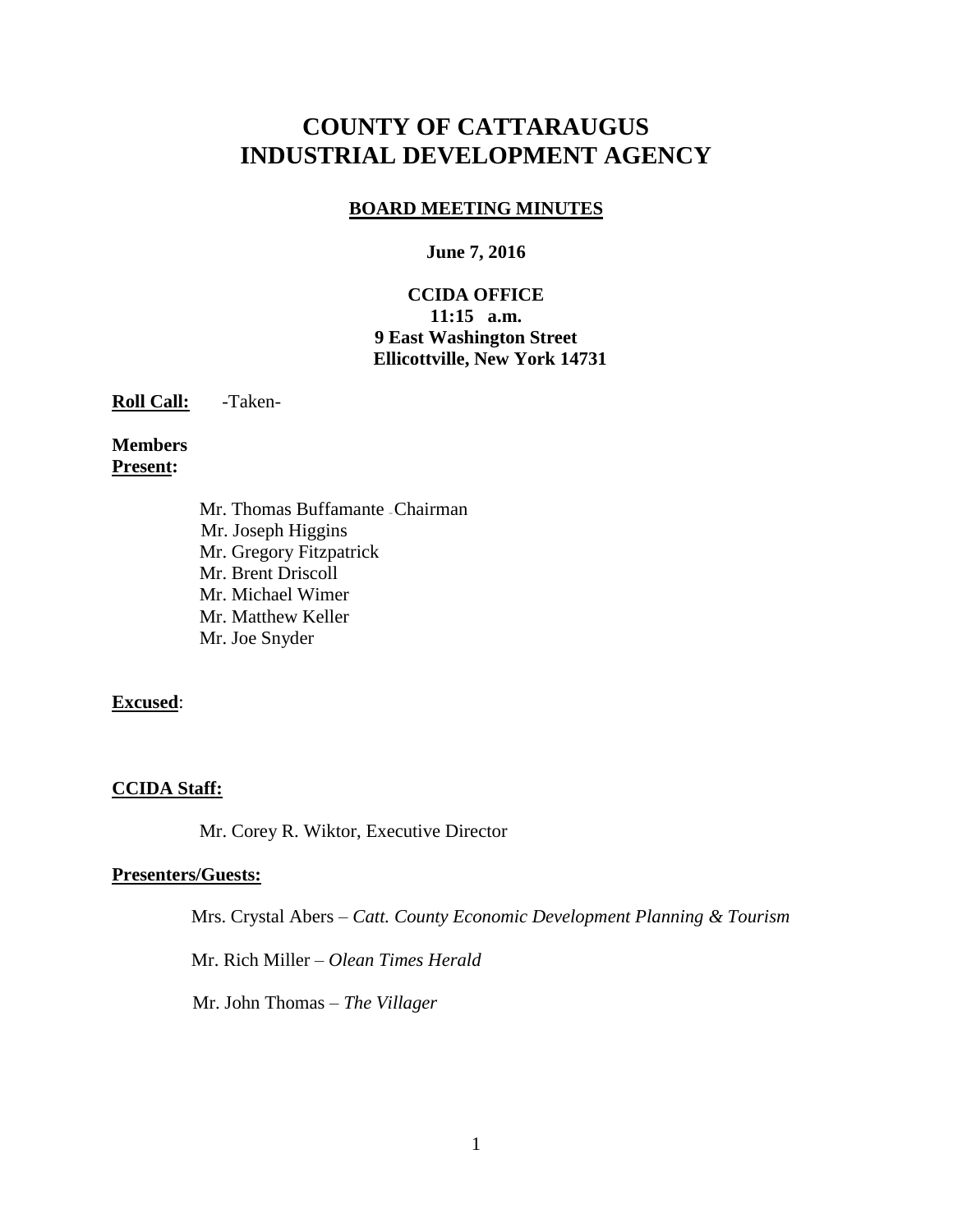Chairman Thomas Buffamante called the meeting to order at 11:15 a.m.

A roll call vote of the Board of Directors of the CCIDA was taken and all board members were present.

# **APPROVAL OF MINUTES**:

A Motion was made by Joseph Higgins, with a second by Brent Driscoll to accept the April 19, 2016 CCIDA Board Meeting Minutes (with minor corrections as presented and made) to the CCIDA Board. **Motion Carried**

A Motion was also made by Joseph Higgins, with a second by Brent Driscoll to accept the May 4, 2016 Special Board Meeting Minutes as presented to the CCIDA Board. **Motion Carried**

# **\*NEW APPLICATION/PROJECT:**

**-Win-Sum Ski Corp.:** Win-Sum Ski Corporation has asked the County of Cattaraugus Industrial Development Agency (CCIDA) to consider inducing their application for the purchase/construction of various improvement projects at the Resort. Win-Sum Ski Corp. will be adding several new automated snow guns, general slope work, improvement to the arrival and drop-off area of the Resort, various pieces of computer hardware/software (IT), new golf carts, new mowers for the golf course/slopes and general utility work and purchase to help maintain and improve the four-season Resort. They plan to make upgrades and improvements to the skyhigh adventure park-terrain park.

# **Total Project cost/investment is \$1,000,000**

This request is for sales tax abatement only, no PILOT or mortgage recording tax will be associated with this proposed project.

Mr. Wiktor mentioned that this project could provide 6/8 new positions created/hired over the next year. Local construction jobs will be employed for this project, with multiple Part Time positions created/hired as a result of these various projects. This project will also help preserve jobs and allow for future development at the resort. This project will help maintain Holiday Valley as a top resort and insure its competitive position. At peak season, the resort employs close to 900+ total employees (FT/PT/Seasonal)

Holiday Valley was hoping for a much larger project, however, because of the winter that we had they decided to scale back the project to approximately \$1,000,000. The good news is that they currently have a very busy wedding schedule with 53 weddings booked through the summer-fall season. They also have several corporate retreats booked for the summer months.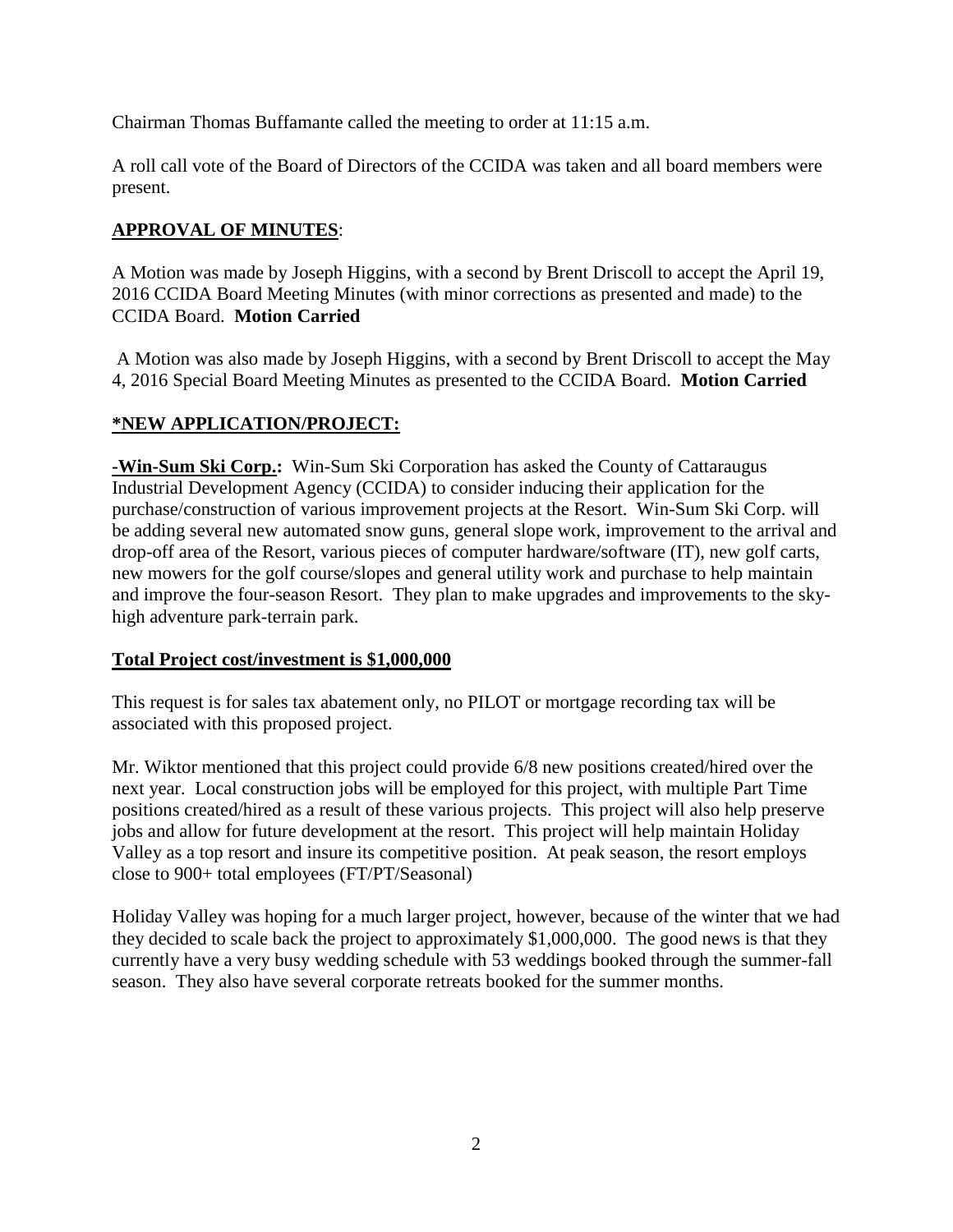## **RESOLUTIONS:**

**A Motion** was made by Michael Wimer, seconded by Joseph Higgins, **RESOLUTION AUTHORIZING THE EXECUTIVE DIRECTOR OF COUNTY OF CATTARAUGUS INDUSTRIAL DEVELOPMENT AENCY TO HOLD A PUBLIC HEARING REGARDING A PROPOSED PROJECT TO BE UNDERTAKEN FOR THE BENEFIT OF WIN-SUM SKI CORP.** A Roll Call vote was taken with, Mr. Fitzpatrick, Mr. Snyder, **Motion- Carried**. (*Mr. Buffamante did note that his firm has done work for Win-Sum Ski Corp. but has no financial interest or direct involvement in this proposed project. In addition, Mr. Wimer did note that the CCB has done work for Win-Sum Ski Corp. but has no financial interest or direct involvement in this proposed project.)*

**A Motion** was made by Brent Driscoll, seconded by Joseph Higgins, **RESOLUTION DETERMINING THAT ACTION TO UNDERTAKE A PROJECT FOR THE BENEFIT OF WIN-SUM SKI CORP. WILL NOT HAVE A SIGNIFICANT EFFECT ON THE ENVIRONMENT.** A Roll Call vote was taken with, Mr. Fitzpatrick, Mr. Snyder, Mr. Higgins, Mr. Driscoll, Mr. Keller, Mr. Wimer and Mr. Buffamante voting yes. **Motion-Carried**. (*Mr. Buffamante did note that his firm has done work for Win-Sum Ski Corp. but has no financial interest or direct involvement in this proposed project. In addition, Mr. Wimer did note that the CCB has done work for Win-Sum Ski Corp. but has no financial interest or direct involvement in this proposed project.)*

## **\*Projects in Process with the CCIDA:**

#### **-Composite Panel Solutions**:

Mr. Wiktor advised the CCIDA Board that a Public Hearing was held on May 12, 2016 at 9:30 a.m. at the Little Valley Town Hall, Little Valley, NY in regards to a project by Composite Panel Solutions Inc. (April 19, 2016 Application) There were 23 people in attendance at the Public Hearing. The majority of people in attendance were in favor of the Manufacturing Facility being slated for Little Valley, NY. However, a few people spoke in regards to wanting the facility in a different location/area.

Mr. Wiktor stated that this project is greatly supported by the Legion, Town of Little Valley, Village of Little Valley, and the Cattaraugus/Little Valley School District is for the project. There were three people who voiced concern with the proposed location, stemming from a issue with the Cattaraugus Little Valley Central School merger, which is an entirely different topic than what was being presented.

The American Legion is selling a 6.6 acre lot to Composite Panel Solutions Inc. for their use to construct an 80,000 sq. ft. manufacturing building on the land. The minutes have been transcribed and saved for anyone who would like to review them in the future.

Mr. Snyder asked about Composite Panel Solutions abandoning the current manufacturing facility that is in use. Mr. Wiktor stated that they are building a new facility because of the constraints that are limiting their growth in the old facility.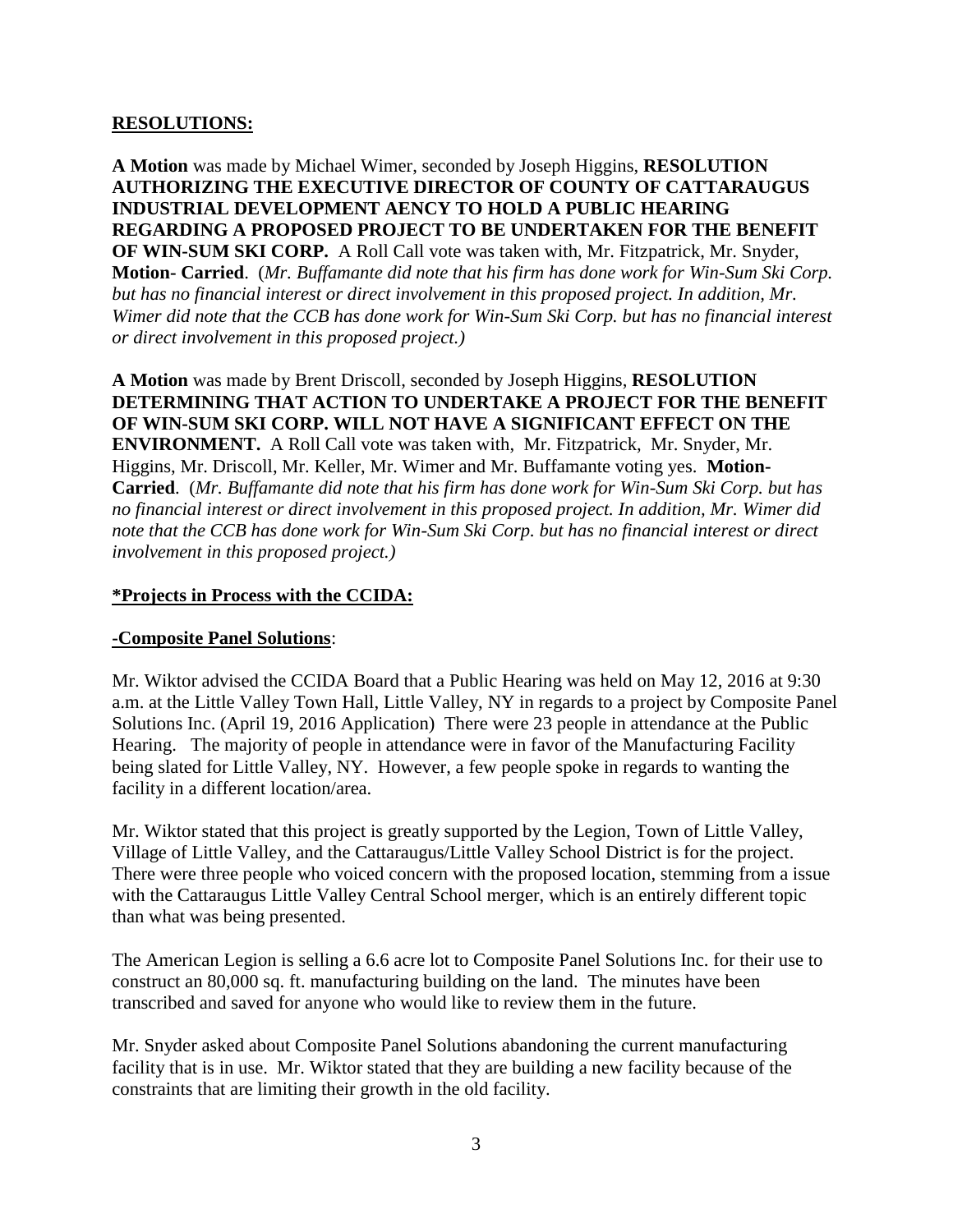Composite Panel Solutions plan to put their old facility up for sale when the new building is ready to move into. The current facility is 50-60 years old and very limited as far as for adding on or building a new building on site. This is not a case of abandoning the building because of environmental issues or moving around the corner. They have researched several different sites and have made the decision to construct a new facility at a more accessible location.

Mr. Wiktor did mention that Composite Panel Solutions will continue to pay taxes on the old manufacturing site until it is sold.

**A Motion** was made by Brent Driscoll, seconded by Joseph Higgins, **RESOLUTION DETERMINING THAT ACTION TO UNDERTAKE A PROJECT FOR THE BENEFIT OF COMPOSITE PANEL SOLUTIONS INC. WILL NOT HAVE A SIGNIFICANT EFFECT ON THE ENVIRONMENT.** A Roll Call vote was taken with, Mr. Fitzpatrick, Mr. Snyder, Mr. Higgins, Mr. Driscoll, Mr. Keller, Mr. Wimer and Mr. Buffamante voting yes. **Motion- Carried**. (*Mr. Buffamante did note that his firm has done work for Composite Panel Solutions Inc. but has no financial interest or direct involvement in this proposed project. In addition, Mr. Wimer did note that Cattaraugus County Bank has done work for Composite Panel Solutions Inc. but has no financial interest or direct involvement in this proposed project.)*

**A Motion** was made by Brent Driscoll, seconded by Gregory Fitzpatrick, **RESOLUTION AUTHORIZING EXECUTION OF DOCUMENTS IN CONNECTION WITH A LEASE/LEASEBACK TRANSACTION FOR A PROJECT FOR COMPOSITE PANEL SOLUTIONS INC. (THE "COMPANY")** A Roll Call vote was taken with, Mr. Fitzpatrick, Mr. Snyder, Mr. Higgins, Mr. Driscoll, Mr. Keller, Mr. Wimer and Mr. Buffamante voting yes. **Motion- Carried**. (*Mr. Buffamante did note that his firm has done work for Composite Panel Solutions Inc. but has no financial interest or direct involvement in this proposed project. In addition, Mr. Wimer did note that Cattaraugus County Bank has done work for Composite Panel Solutions Inc. but has no financial interest or direct involvement in this proposed project.)*

# **\*Olean Lodging Partnership:**

A Public Hearing was held on May 23, 2016 at 11:00 a.m. in Room #119, Olean City Hall, Olean, NY (May 4, 2016 Application) for Olean Lodging Partnership. The minutes of the public hearing were included in your packets for review by the CCIDA Board. For the record, no outside comments have been received regarding this proposed project. This project is the changing of the Hampton Inn to a Holiday Inn Express. IDA Sales Tax and possible mortgage recording tax benefit will be available to the project. Benefits would be available on the rehabilitation (value added only) portion for a PILOT.

**A Motion** was made by Brent Driscoll, seconded by Michael Wimer, **RESOLUTION DETERMINING THAT ACTION TO UNDERTAKE A PROJECT FOR THE BENEFIT OF OLEAN LODGING PARTNERSHIP IS A "TYPE II ACTION" AND NO FURTHER ACTION IS REQUIRED UNDER SEQRA WITH RESPECT THERETO.** A Roll Call vote was taken with, Mr. Fitzpatrick, Mr. Snyder, Mr. Higgins, Mr. Driscoll, Mr. Keller, Mr. Wimer and Mr. Buffamante voting yes. **Motion – Carried**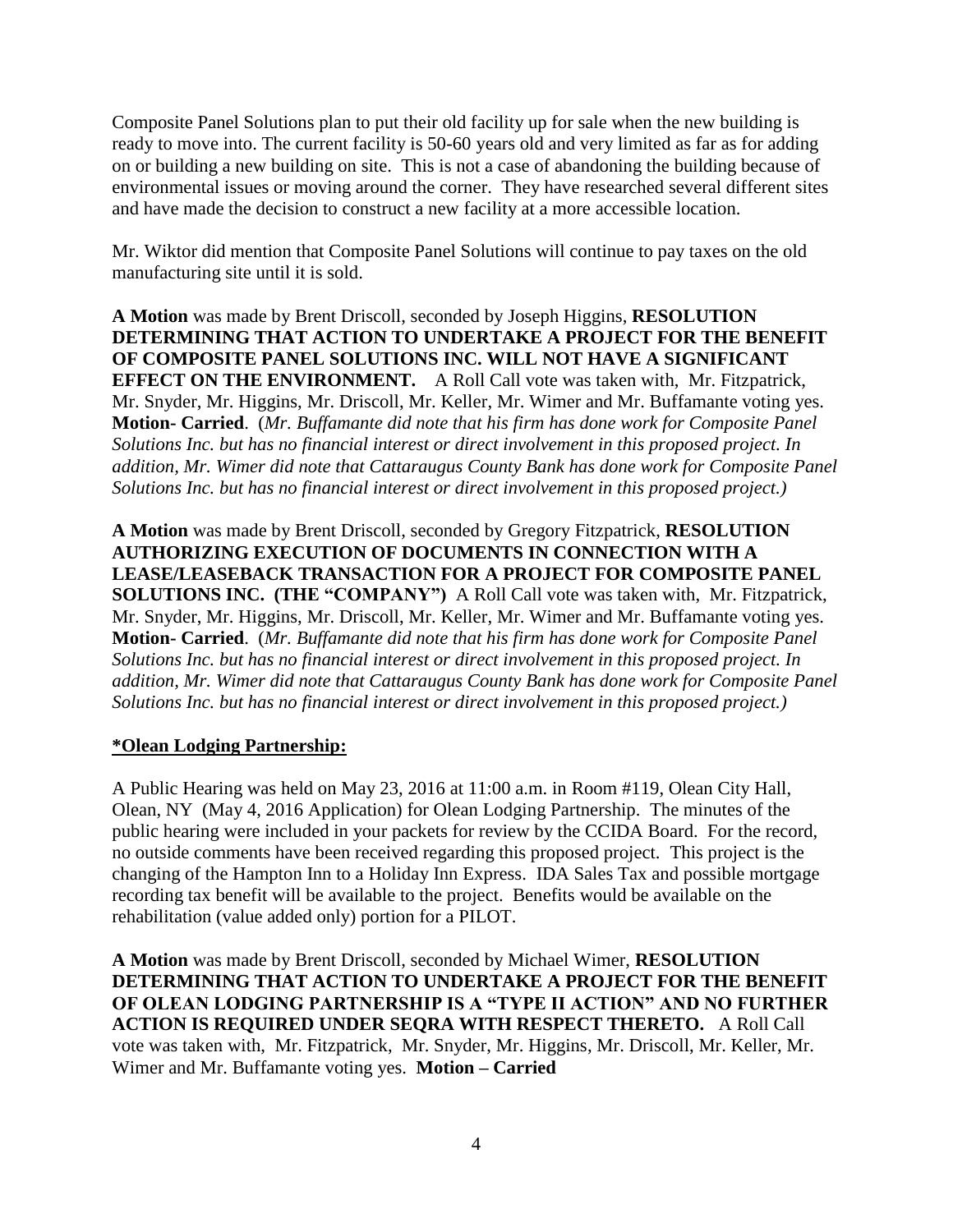**A Motion** was made b y Brent Driscoll, seconded by Joseph Higgins, **RESOLUTION AUTHORIZING EXECUTION OF DOCUMENTS IN CONNECTION WITH A LEASE/LEASEBACK TRANSACTION FOR A PROJECT FOR OLEAN LODGING PARTNERSHIP(THE "COMPANY").** A Roll Call vote was taken with, Mr. Fitzpatrick, Mr. Snyder, Mr. Higgins, Mr. Driscoll, Mr. Keller, Mr. Wimer and Mr. Buffamante voting yes. **Motion – Carried**

## **\*Other Resolutions:**

Mr. Wiktor stated that we have three (3) previous projects that have requested extensions of sales tax letters. The sales tax letters when provided to the project have an expiration date on them. If the work is not completed and some invoices are dated after the expiration date then an extension must be obtained. Vendors will not accept a sales tax letter if the invoice date is after the expiration date of the Sales Tax Letter. The CCIDA in the past had the sales tax letters dated for a two (2) years expiration date. New York State is now requesting that the Sales Tax Letters be done with an expiration date of six months and this is just not realistic in Western New York.

## **#(1). MJ Painting Contractor Corp.:**

Mr. Wiktor stated that Mike John from MJ Painting Contractor Corp. has requested an extension to his existing sales tax letter. This was a multi-year project because of the brownfield cleanup process.

**A Motion** was made by Joseph Higgins, seconded by Matthew Keller, **RESOLUTION AUTHORIZING THE EXECUTION BY COUNTY OF CATTARAUGUS INDUSTRIAL DEVELOPMENT AGENCY OF A CERTAIN MODIFICATION AGREEMENT IN CONNECTION WITH THE MJ PAINTING CONTRACTOR CORP. PROJECT.**  A Roll Call vote was taken with, Mr. Fitzpatrick, Mr. Snyder, Mr. Higgins, Mr. Driscoll, Mr. Keller, Mr. Wimer and Mr. Buffamante voting yes. **Motion – Carried**

#### **#(2.) Four Mile Brewing:**

Mr. Wiktor discussed that Four Mile Brewing is looking for an extension to the existing documents (sales tax letter extension). The developer is requesting an extension in regards to their multi phase construction project in Olean, New York. Four Mile Brewing is looking to purchase two (2) additional fermenting tanks for their brewing process and building a cold storage room.

**A Motion** was made by Joseph Higgins, seconded by Brent Driscoll, **RESOLUTION AUTHORIZING THE EXECUTION BY COUNTY OF CATTARAUGUS INDUSTRIAL DEVELOPMENT AGENCY OF A CERTAIN MODIFICATION AGREEMENT IN CONNECTION WITH THE FOUR MILE BREWING, LLC AND HELLBENDER DEVELOPMENTS, LLC. PROJECT.** A Roll Call vote was taken with, Mr. Fitzpatrick, Mr. Snyder, Mr. Higgins, Mr. Driscoll, Mr. Keller, Mr. Wimer and Mr. Buffamante voting yes. **Motion – Carried**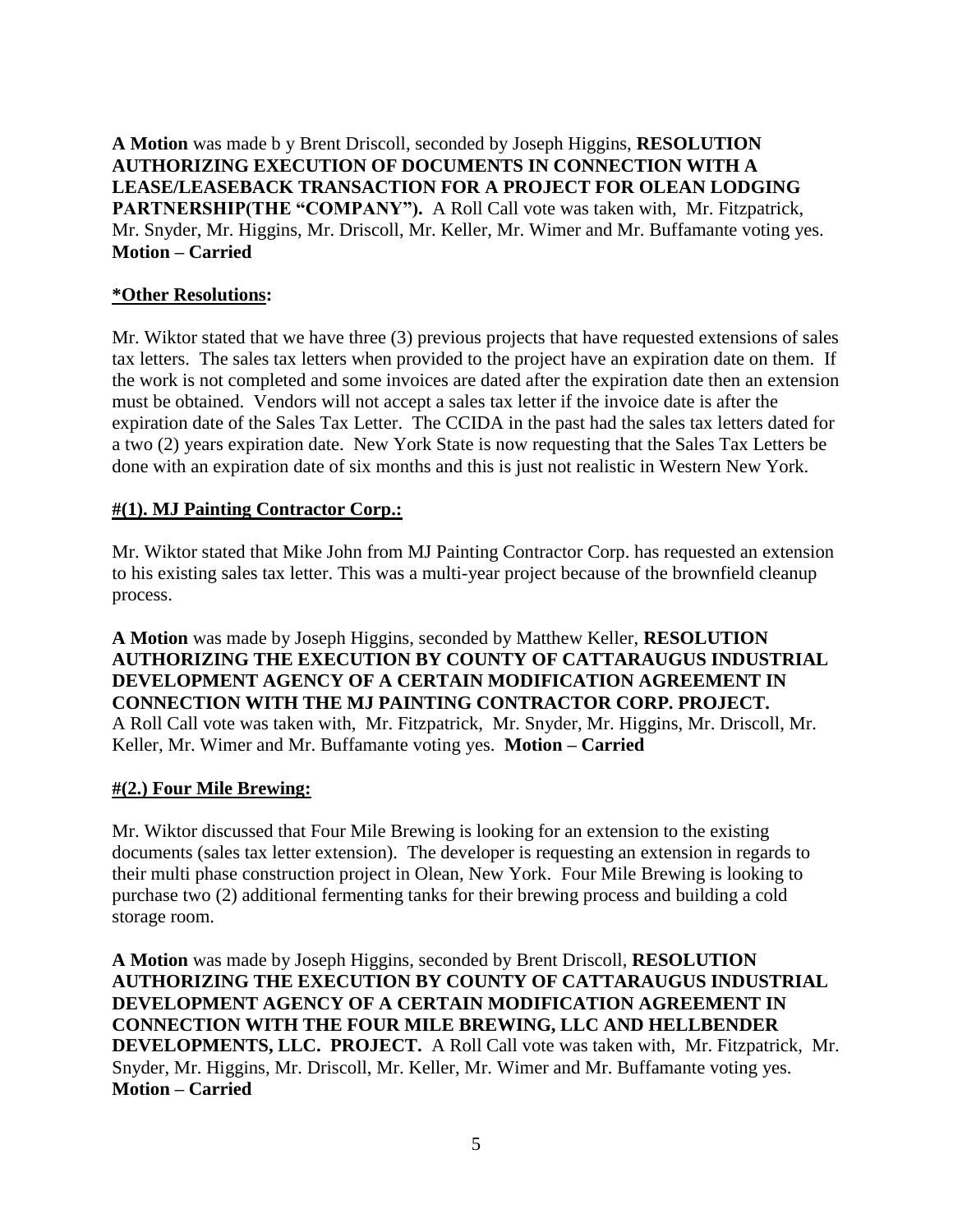# **#(3). Win-Sum Ski Corp.:**

Mr. Wiktor discussed the Win-Sum Ski Corp. request for an extension to the existing documents (blanket sales tax letter extension) in regards to a 2015/2016 Capital Project. This resolution will be an amendment to the basic documents. This project was the renovation of the old Burger King to the Rental Management Office for Holiday Valley Reality.

**A Motion** was made by Brent Driscoll, seconded by Michael Wimer, **RESOLUTION AUTHORIZING THE EXECUTION BY COUNTY OF CATTARAUGUS INDUSTRIAL DEVELOPMENT AGENCY OF A CERTAIN MODIFICATION AGREEMENT IN CONNECTION WITH THE WIN-SUM SKI CORP. 2015/2016 PROJECT.** A Roll Call vote was taken with, Mr. Fitzpatrick, Mr. Snyder, Mr. Higgins, Mr. Driscoll, Mr. Keller, Mr. Wimer and Mr. Buffamante voting yes. **Motion- Carried**. (*Mr. Buffamante did note that his firm has done work for Win-Sum Ski Corp. but has no financial interest or direct involvement in this proposed project. In addition, Mr. Wimer did note that Cattaraugus County Bank has done work for Win-Sum Ski Corp. but has no financial interest or direct involvement in this proposed project.)*

The next item up was the adoption of uniform requirement of the 2015 IDA Reform Legislation – this item was discussed at the March and April CCIDA Board Meeting. Mr. Wiktor mentioned that in late December Governor Cuomo signed legislation requiring IDA's to adopt new/revised policies. Some of the items they are requesting are new application, recapture policy – claw back policy, criteria for uniform evaluation of projects, and the uniform project benefit agreement. These items need to be adopted by June 15, 2016 and George Cregg, Jr. and Corey Wiktor have been working together to make changes where necessary. Several of the requirements had already been done by the CCIDA however they needed to be slightly revised to comply with the newly adopted reform legislation. The IDA will continue to make revisions to such policies going forward and welcome all comments and thoughts by the Board.

**A Motion** was made by Brent Driscoll, seconded by Joseph Higgins, **RESOLUTION AUTHORIZING THE ADOPTION OF (1) A UNIFORM CRITERIA POLICY FOR THE EVALUATION AND SELECTION FOR EACH CATEGORY OF PROJECTS FOR WHICH FINANCIAL ASSISTANCE WILL BE PROVIDED AND (2) OTHER REQUIREMENTS OF THE 2015 IDA REFORM LEGISLATION.** A Roll Call vote was taken with, Mr. Fitzpatrick, Mr. Snyder, Mr. Higgins, Mr. Driscoll, Mr. Keller, Mr. Wimer and Mr. Buffamante voting yes. **Motion – Carried**

# **FINANCIAL REPORTS:**

A Motion was made by Gregory Fitzpatrick, seconded by Matthew Keller to approve the April 2016 and May 2016 Operating Statements as prepared. **Motion – Carried**

Mr. Wiktor stated that we had \$3,242 in income for April 2016 and \$1,551 in income for May 2016.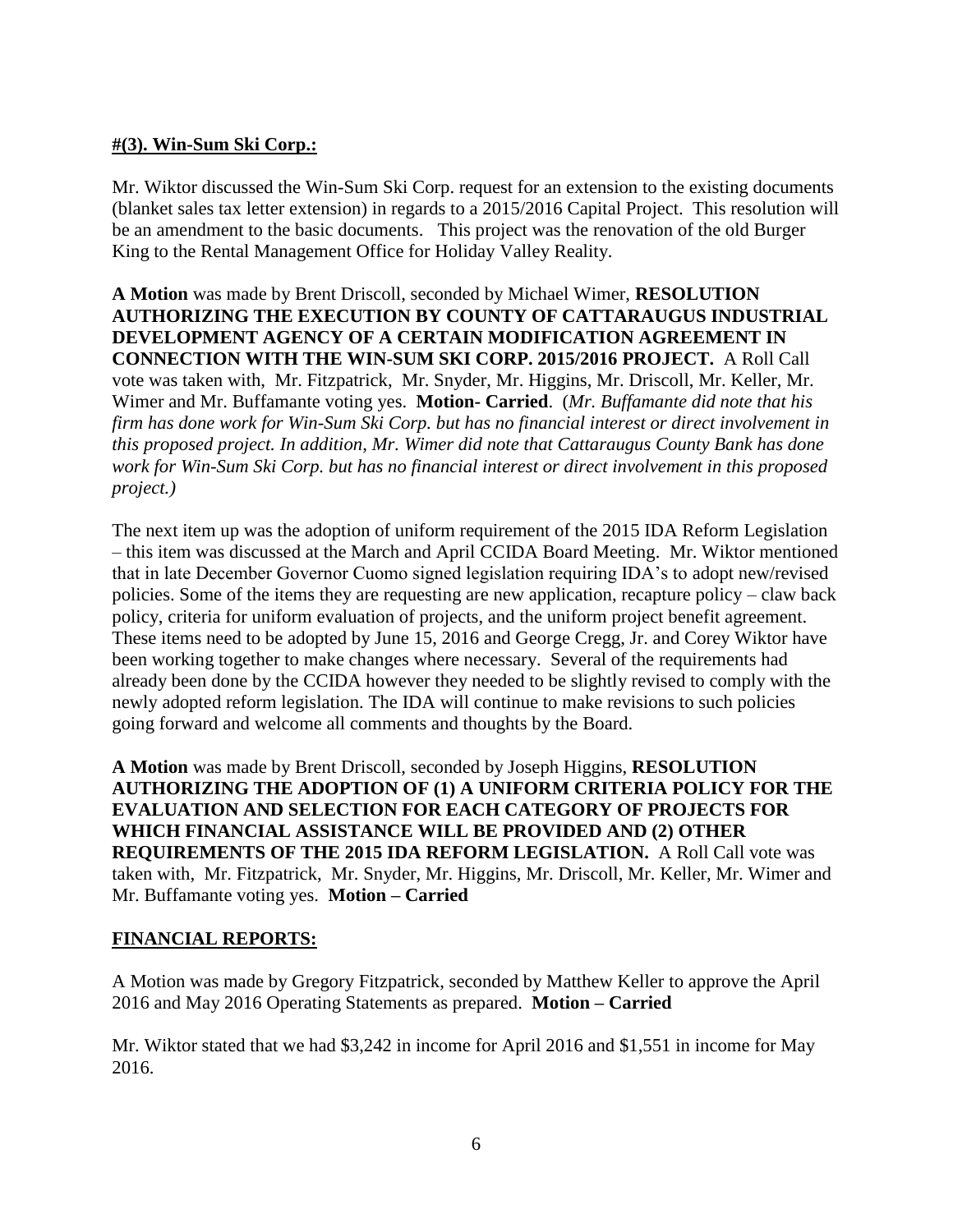Mr. Buffamante stated that it looks like we are a little behind the budget for income through May 2016. Mr. Wiktor advised that there are several projects in the "approved/closing stage" with the IDA. Mr. Wiktor anticipates three to four project closings within the next few months that will result in additional income to the Agency.

Mr. Wiktor reviewed the prepared asset account statements of the Agency with the Board. All accounts were verified/confirmed balances on the Collateralized deposits through April 30, 2016 for all IDA Asset Accounts.

Mr. Driscoll suggested that we go for longer terms on the CD's to pick up a little additional interest. Mr. Wiktor advised the Board that we often take the longest term available when renewing the CD's. Mr. Keller suggested that we possibly invest in other type of accounts rather than CD's. Mr. Wiktor advised the Board Members that we are very limited on how we can invest our money with George Cregg, Jr. doing a very good job advising us. We have also been requested by Board Members to keep the investments of the CCIDA locally. Mr. Higgins and Mr. Buffamante also asked if it was possible to purchase stock for investment purposes. Mr. Wiktor stated that it is legal for the CCIDA to invest in different manners however, in the past the Board has always been very conservative in their investment choices.

# **EXECUTIVE DIRECTORS REPORT:**

**New York State Department of Labor Report:** By: John Slenker- Labor Market Analyst on Cattaraugus County. Yearly update and report prepared by the NYSDOL highlighting labor facts and figures. This is a very informative report that is distributed annually. This snap shot points out the employment levels, rates, trends etc. in the Southern Tier.

**Buffalo Business First Article:** *"Manufacturers – Southern Tier (The List)".* A list of the top manufacturers in WNY. Some on the list are here in Cattaraugus County. Some of the local manufacturers who were on the list are Dresser Rand Co., Cutco Corp., Napoleon Engineering Services – (CCIDA Project). This is very exciting for Cattaraugus County.

*2016 Manufacturing Awards: Event held on May 10, 2016 7:30-9:30 a.m. at Salvatore's Italian Gardens.* Please see the included handout for the award winners and Companies that were highlighted. One of the honorees for the 2016 Manufacturing Awards was Cutco Corp. for their Dream It Do It Program which was developed/implemented by Cattaraugus County.

*NYSEDC:* From: Brian McMahon *"Bill to expand prevailing wages to all projects receiving state/local funding on committee agenda"*. This has been a proposal around for many years, and would greatly impact /affect all business in NYS. This Bill is very troubling and would affect our CCIDA doing business in Cattaraugus County. This bill does have support in the Senate and Assembly and we will continue to lobby to both. This bill could make IDA benefits cost prohibitive as the result of mandating prevailing wages and would stifle a lot of business development in New York State.

**New York State Business Council:** Letter to New York State Assembly Speaker Carl Heastie announcing the creation of a "Temporary Commission To Review the State's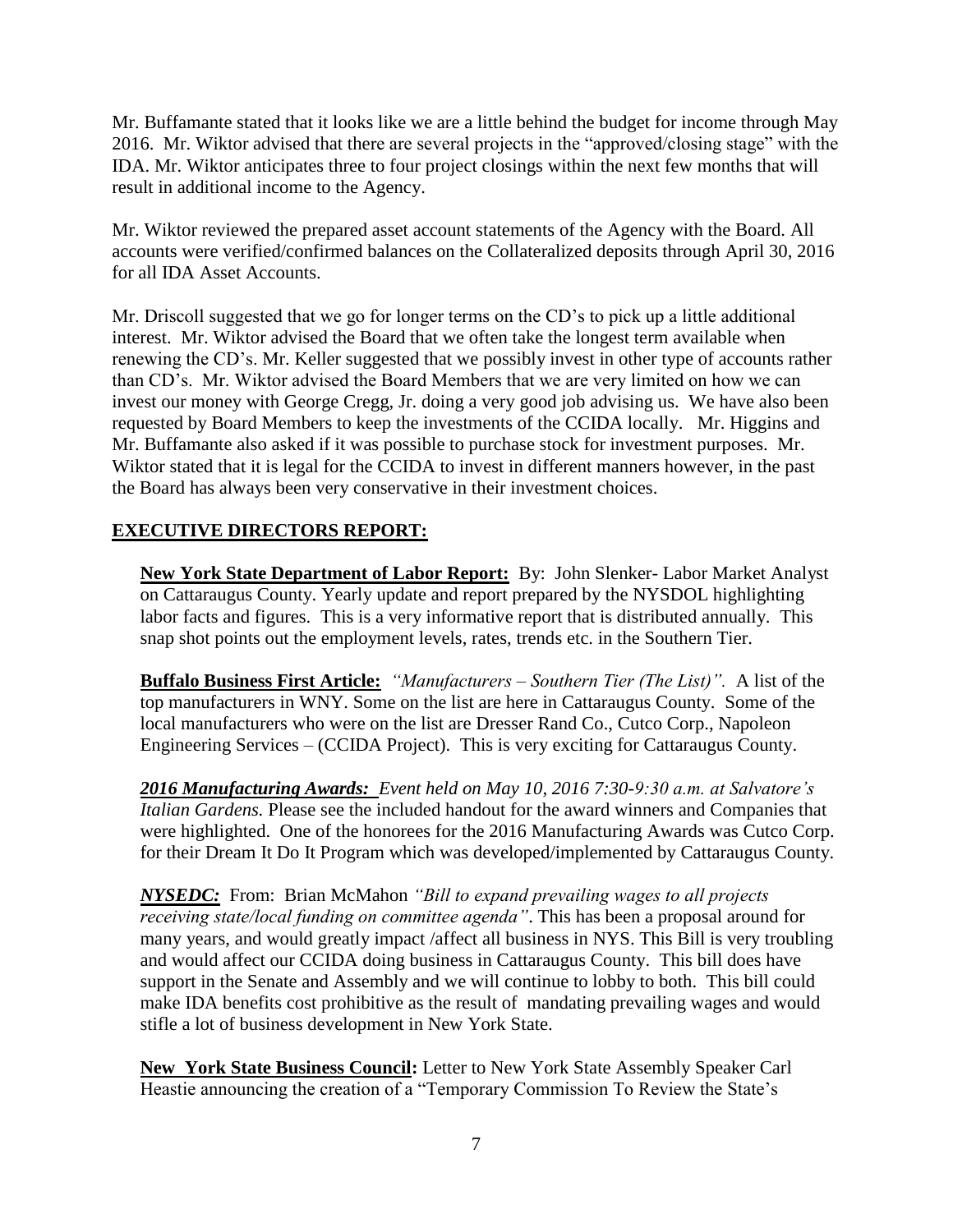Business Climate." Please see the handout for further information in regards to some recommendations that the NYS Business Council would like to see adopted and changed.

**Olean Times Herald Article:** By: Rick Miller dated: 5-5-16 "*High-Speed Internet comes to rural Cattaraugus County".* A recent article highlighting the expansion of high speed internet to rural parts of the County this is very exciting for the rural areas in Cattaraugus County.

Crystal Abers updated the Board that this is only one the first part of the application with Southern Tier West for high speed internet. This originated in Allegany County and was brought into Cattaraugus County. The next section will be into Perrysburg then onto Little Valley and Olean. The towers are up and will be activated within the next few months. Crystal also stated that they have been working with Southern Tier wireless for the Lyndon area and they are looking at other areas and how they can bring in high speed internet to those remote locations. This project is a work in process and has taken a considerable amount of time and years of diligence.

**NYSEDC:** dated: 5-25-16 "Steve Hyde Elected Chair of New York State Economic Development Council at 2016 Annual Meeting." Mr. Hyde will be a great asset to the NYSEDC with his private and public sector experience and leadership. Corey Wiktor was also elected to the NYSEDC Board of Directors for a two year term as Area Director for WNY.

**Buffalo Business First:** dated: 5-24-16 by: "Kaleida widens footprint with pacts for Olean, Bradford hospitals." OGH & Kaleida partnership, please see the attached article that highlights some news of this recent happening. Mr. Buffamante stated that Olean General Hospital has been looking at what is best for health care in the Southern Tier. Mr. Buffamante said that a lot of small rural hospitals have been closing down and Olean General wanted to make sure that they could provide the best services to the surrounding area. Kaleida will be the owner of the Olean General Hospital and Bradford Regional Hospital however local Management and local Board presence will be maintained at the Hospitals. This change will go a long way in keeping viable healthcare down here. This change will also bring physicians to the area which has been a problem both in Olean and Bradford. Kaleida will assist with recruitment of doctors that the two hospitals alone find difficult to do.

**Olean Times Herald Article:** *By: Kate Day Sager "Olean Business Development opens May 20, 2016" Community Foundation and Chamber of Commerce are moving in".* OBI Building is OPEN! Great news!!

**Job Fair:**Job Fair at Good Times of Olean planned for Friday, June 17, 2016. Event held by the Cattaraugus-Allegany Workforce of New York. Employers, training providers and community service organization to recruit employees and highlight resources available to assist in job search efforts. This was very well attended event to showcase the area employers.